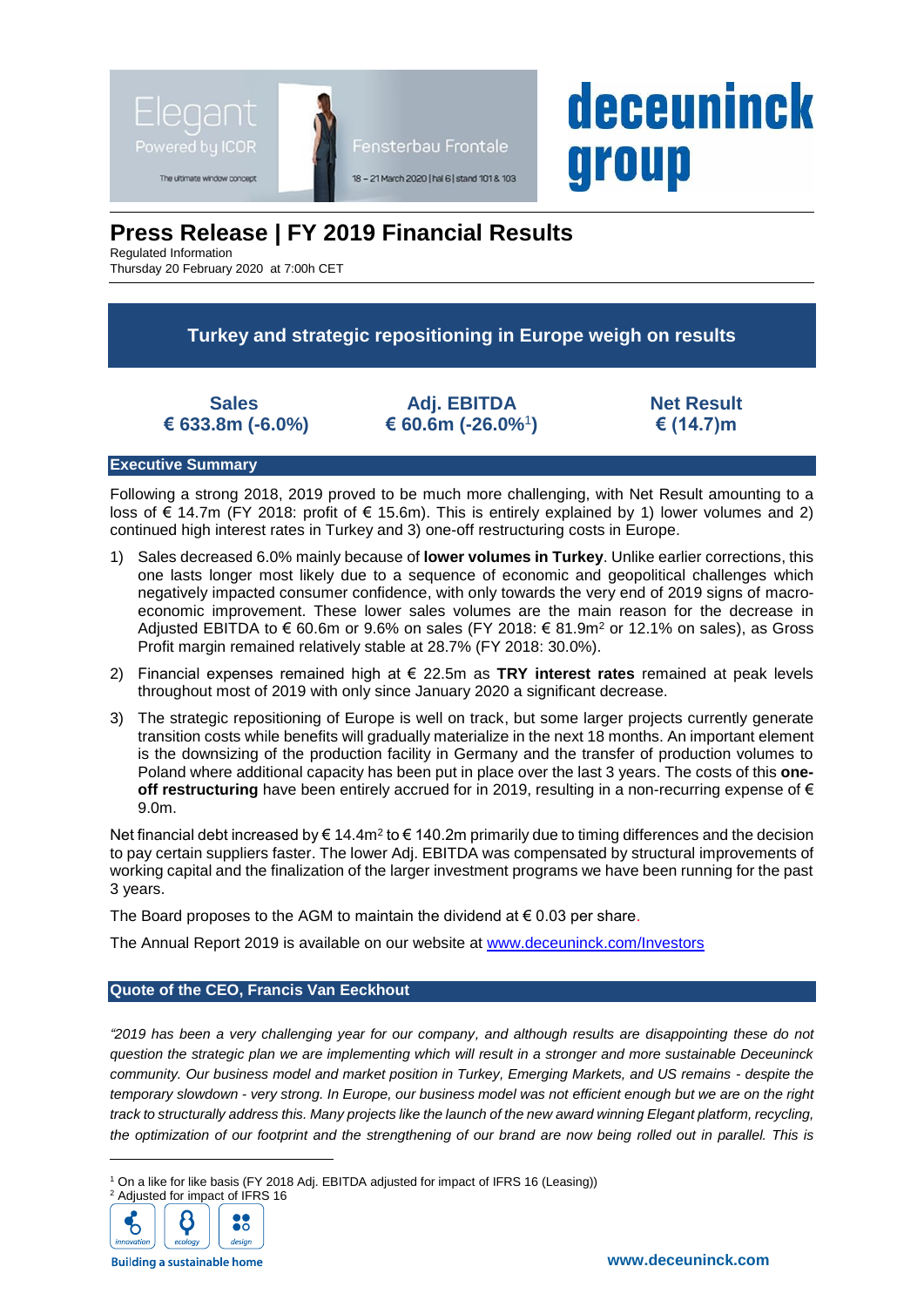*challenging, and it currently puts pressure on earnings, but we remain convinced about the long term benefits not only for us but also for our customers."*

# **Figure 1 : Summary of consolidated Income Statement**

| (in $\epsilon$ million)    | <b>FY 2018</b> | <b>FY 2019</b> | % yoy      |
|----------------------------|----------------|----------------|------------|
| <b>Sales</b>               | 674.2          | 633.8          | $(6.0\%)$  |
| Gross profit               | 202.3          | 181.9          | $(10.1\%)$ |
| Gross-margin (%)           | 30.0%          | 28.7%          | $-1.3$ pp  |
| $EBITDA(*)$                | 82.4           | 51.6           | (37.3%)    |
| Adj. EBITDA <sup>(*)</sup> | 81.9           | 60.6           | $(26.0\%)$ |
| Adj. EBITDA-margin (%)     | 12.1%          | 9.6%           | $-2.6$ pp  |
| FRI                        | 43.9           | 11 2           | (74.5%)    |
| <b>Financial result</b>    | (23.0)         | (22.5)         | $(2.1\%)$  |
| <b>EBT</b>                 | 20.9           | (11.3)         | (153.9%)   |
| Income taxes               | (5.4)          | (3.5)          | (35.5%)    |
| Net profit / (loss)        | 15.6           | (14.7)         | (194.7%)   |

(\*) FY 2018 adjusted for IFRS 16 to allow for like for like comparison.

# **Figure 2: Summary of consolidated Balance Sheet**

| $(in \in$ million)      | <b>FY 2018</b> | <b>FY 2019</b> | % yoy                                  |
|-------------------------|----------------|----------------|----------------------------------------|
| Гоtal assets            | 584.9          | 575.4          | $1.6\%$<br>*************************** |
| Eauitv                  | 255.6          | 233.1          | (8.8%)                                 |
| Net debt $\mathfrak{c}$ | 125.8          | 140.2          | 11.4%                                  |
| Capital expenditure     | 62.            | 35.5           | (42.8%)                                |
| Working capital         | 92.3           | 94.5           | 2.4%                                   |

 $(6)$  FY 2018 adjusted for IFRS 16 to allow for like for like comparison.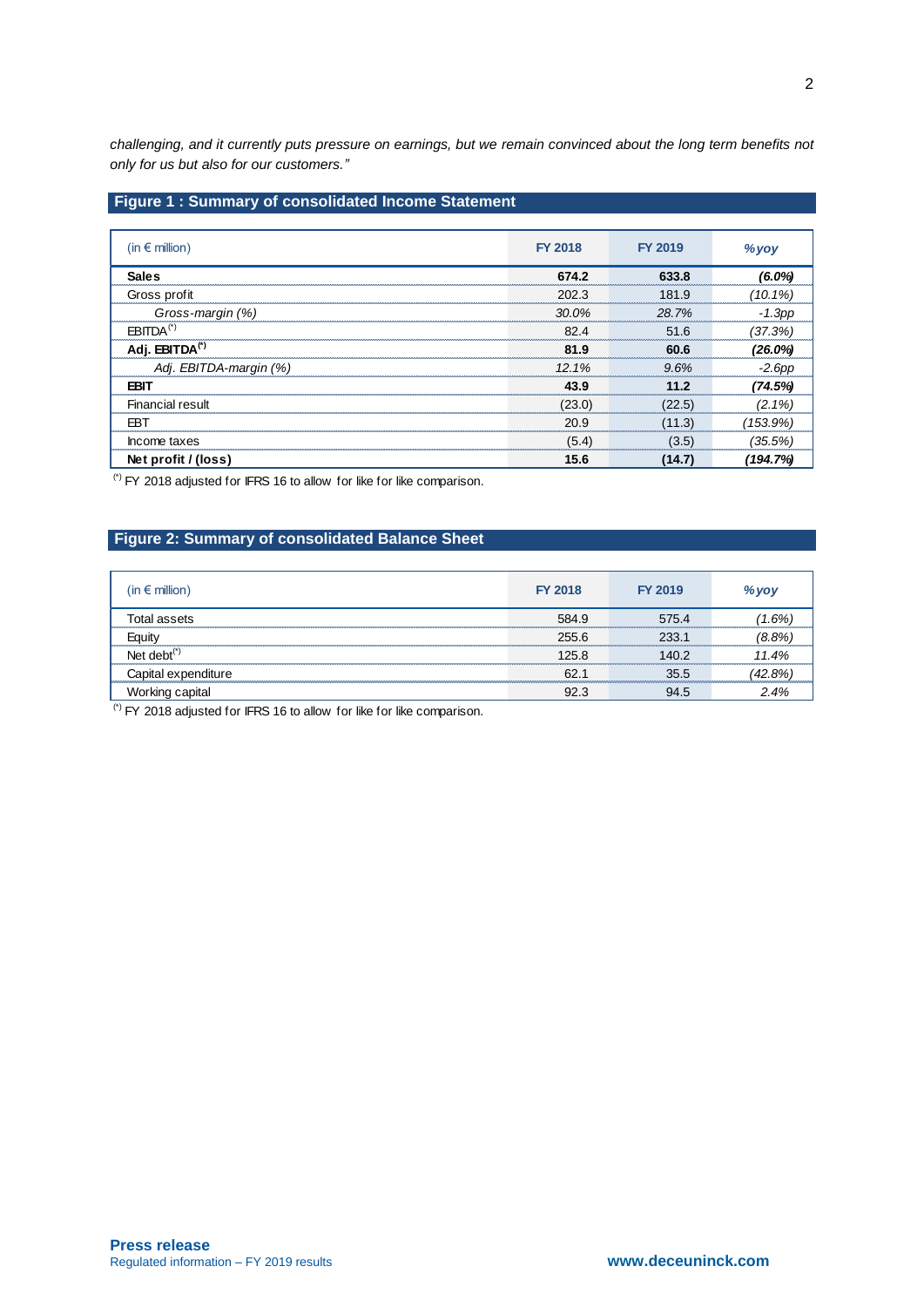### **Management comments**

#### **Sales**

Consolidated FY 2019 sales decreased by 6.0% to  $\epsilon$  633.8m, compared to  $\epsilon$  674.2m in FY 2018.

Sales in **Turkey & Emerging Markets** decreased 18.8% to € 166.1m (FY 2018: € 204.5m) due to the continued slowdown in Turkey. Price increases to compensate for inflation and higher raw material costs have been implemented. The Emerging Markets have continued to report strong growth albeit on a relatively small basis.

In **North America** sales increased 3.1% to € 135.4m (FY 2018: € 131.3m) thanks to the stronger USD (+5.3%). Volumes however were lower due to harsh winter conditions and the loss of a customer early in the year. This is largely offset by new strategic customer wins but these new customers only started to contribute materially towards the end of 2019.

Sales in **Europe** decreased 1.8% to € 332.3m (FY 2018: € 338.4m). This is mainly explained by the further rationalisation of our commercial footprint and product range, combined with a slowdown in the French market.

#### **Income statement**

**Adjusted EBITDA**<sup>3</sup> decreased to € 60.6m or 9.6% on sales (FY 2018: € 81.9m or 12.1% on sales). This decrease is primarily explained by the lower volumes in Turkey. Also start-up expenses related to multiple strategic projects in Europe weigh on Adjusted EBITDA while benefits will gradually materialize in the next 18 to 24 months.

**Depreciations** increased to € 40.5m (FY 2018: € 29.0m) because of the implementation of IFRS 16 and the high level of investments in the last 3 years.

**Non-recurring costs and provisions for restructuring** amount to € 9.0m and mainly include the costs of the restructuring of our operations in Central Europe.

As a consequence of the above the **Operating Result (EBIT)** decreased to € 11.2m (FY 2018: € 43.9m).

The **Financial result** remained with €(22.5)m stable but at a very high level as TRY interest rates continued to peak throughout most of 2019, and only started to decrease materially as of January 2020.

Despite negative Earnings Before Taxes, **Income tax expenses** amount to a cost of € (3.5)m and were negatively impacted by the ongoing restructuring of Europe which reduces the amount of tax assets which are likely to be utilized in the immediate future.

As a consequence of the above the **Net Result** decreased from a profit of € 15.6m in FY 2018 to a loss of € 14.7m in FY 2019, representing a loss per share of € 0.11 (FY 2018: gain of € 0.11). The net effect of IFRS16 on Net Result is estimated at  $\in$  (0.6)m.

#### **Cash Flow and Balance sheet**

The **Free Cash Flow** decreased from € 32.2m in FY 2018 to € 21.7m in FY 2019. This decline is mainly explained by the decision to pay certain suppliers faster. The lower Adjusted EBITDA was compensated by structural improvements of working capital and the finalization of the larger investment programs we have been running for the past 3 years.

l

<sup>&</sup>lt;sup>3</sup> On a like-for-like basis (adjusted for the implementation of IFRS 16)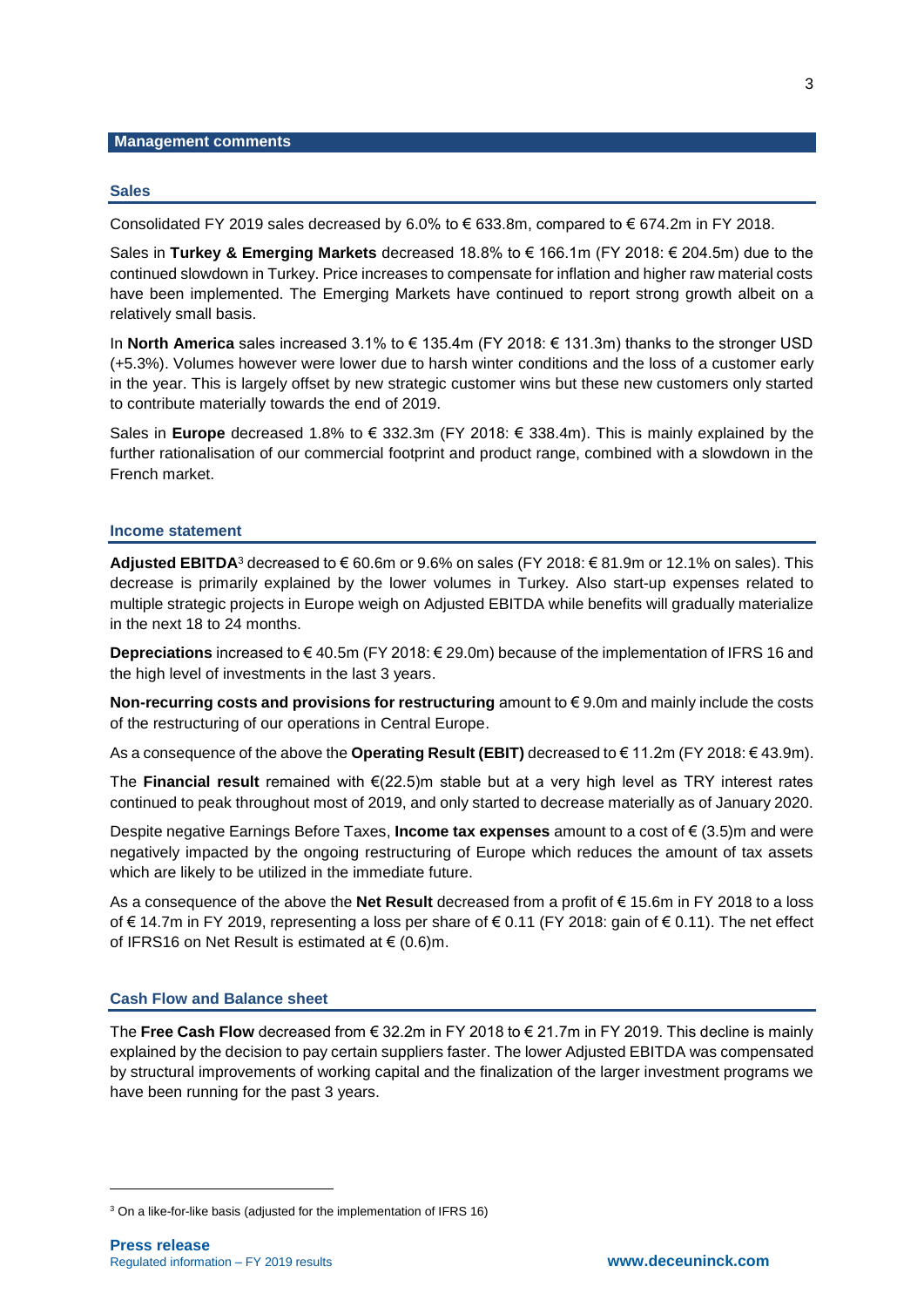The **Cash Flow from Financing Activities** excluding the effect of new or repaid loans and dividends and including interests received amounted to a cost of  $\epsilon$  29.9m (FY 2018: cost of  $\epsilon$  13.6m) due to continued high TRY interest rates in 2019 and timing differences between 2018 and 2019 which negatively impacted 2019.

As a consequence, **Net debt** on 31.12.2019 increased to € 140.2m (31.12.2018: € 125.8m<sup>4</sup> ), resulting in a leverage ratio of 2.3x (31.12.2018: 1.5x).

# **Strategic projects**

The various strategic projects are on track, but have not yet contributed to our results. Although the most important part of the required investments have been made already, the implementation of these projects weighs on our FY2019 results with benefits materializing gradually over the next 18months.

One of the most important strategic projects in Europe is the **transition to the new platform** based on the iCOR-concept which allows different frames and sashes to be combined with a universal core. Without concessions on ecological performance or design, this will lead to important complexity reductions and will increase the operational efficiency for both our company and our customers. This transition started and will be further rolled out during the next 24 months.

In addition we continue to optimize our **manufacturing footprint and recycling capabilities in Europe**. The investment in the new recycling plant is largely done and gradually we are increasing output. In parallel, over the last 3 years we increased the capacity in Poland which now allows us to downsize activities in Germany.

Other projects such as the **strengthening of the Deceuninck brand** supported by the cycling sponsorship, the unification of the Western and Central European **organisations** and the further rollout of **SAP** are on track and will gradually start to contribute to our results.

# **Outlook**

Although some economic indicators recently have improved, it remains difficult to predict the timing of an economic recovery in Turkey. We remain however convinced that the long term fundamentals of Turkey remain solid (young fast growing population in need for housing).

In the US, thanks to new customers, we expect to resume sales growth after a temporary decrease in 2019. Also the favorable mortgage rates, historically low unemployment and accelerating wage growth should be supportive for our business, although labor shortages might be preventing a more robust growth.

In Europe the main challenge relates to the execution of our "5 pillar strategy" with the implementation of our different strategic projects. Although we are convinced that these projects will structurally strengthen our position in Europe, the larger projects currently mainly generate transition costs while benefits will gradually materialize in the next 18 months.

l

<sup>&</sup>lt;sup>4</sup> Includes adjustment of € 32.1m for the implementation of IFRS 16 (Leasing)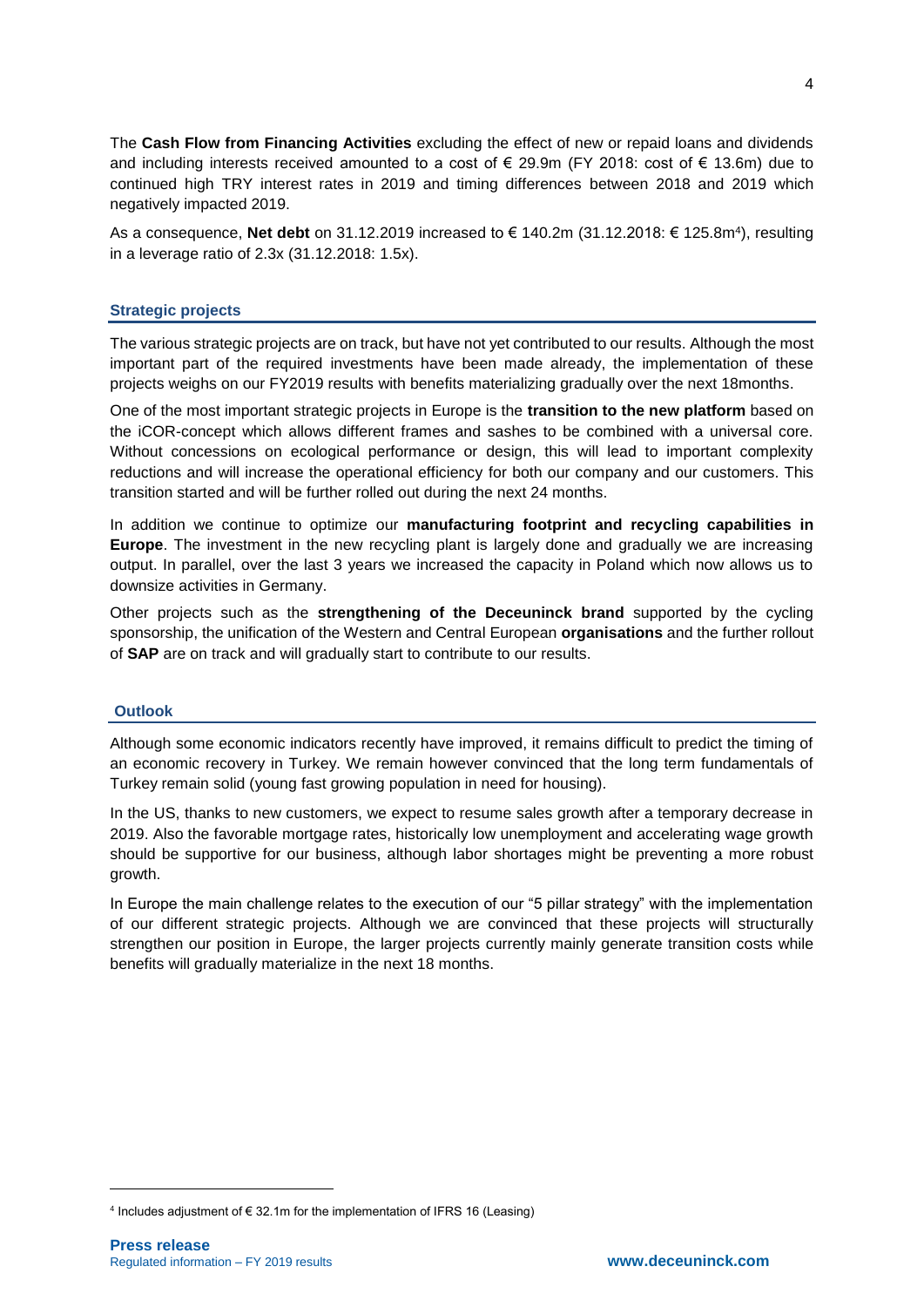# **Statement of the auditor**

The statutory auditor, Ernst & Young Bedrijfsrevisoren BCVBA represented by Marnix Van Dooren, has confirmed that the audit procedures on the consolidated financial statements, which have been substantially completed, have not revealed any material adjustments which would have to be made to the accounting data included in the present press release.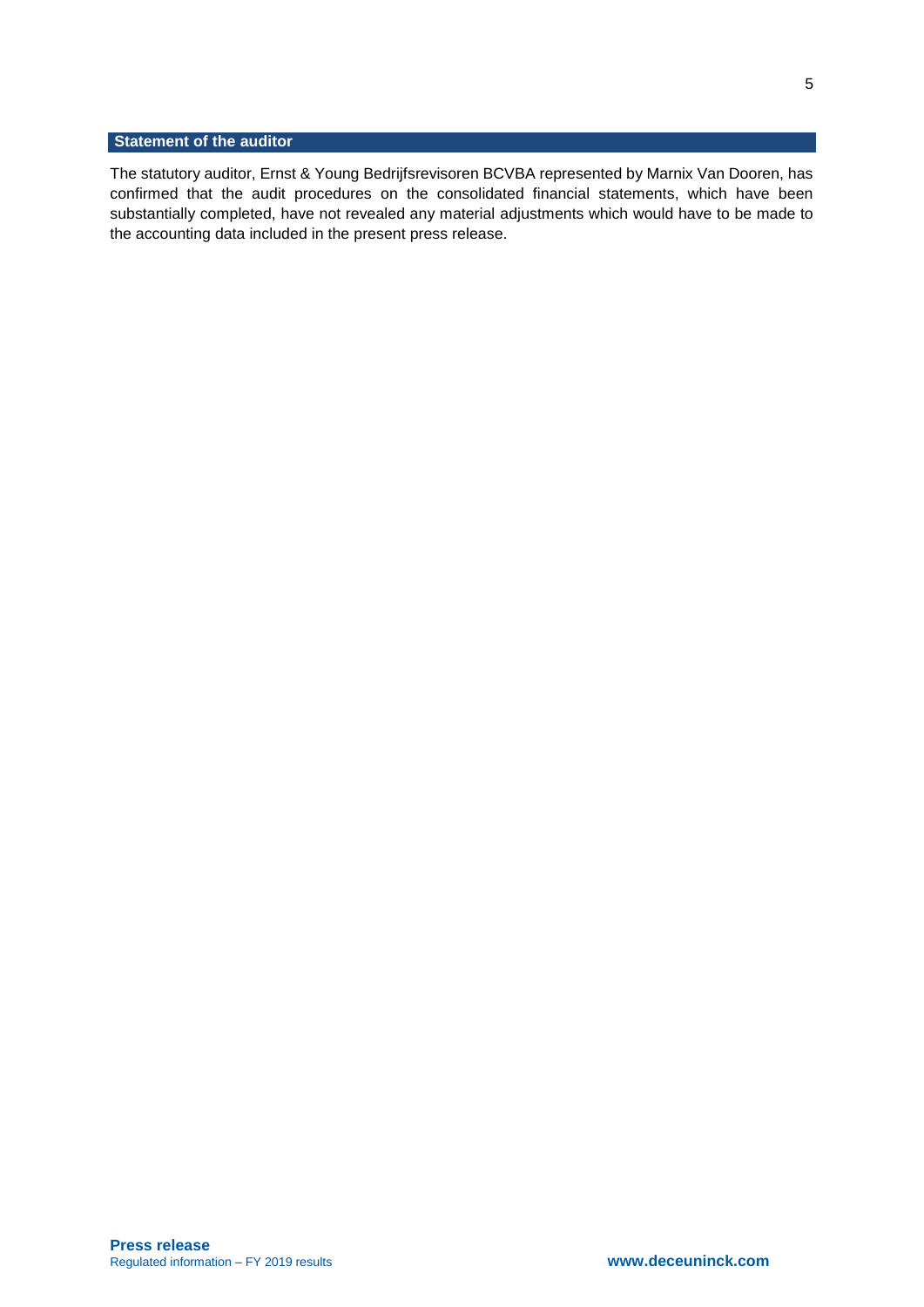## **Annex 1: Consolidated Income Statement**

| (in $\epsilon$ million)                    | H <sub>2</sub> 2018 | H <sub>2</sub> 2019 | <b>FY 2018</b> | <b>FY 2019</b> |
|--------------------------------------------|---------------------|---------------------|----------------|----------------|
| <b>Sales</b>                               | 332.7               | 321.3               | 674.2          | 633.8          |
| Cost of goods sold                         | (232.7)             | (232.2)             | (471.9)        | (451.9)        |
| Gross profit                               | 100.0               | 89.1                | 202.3          | 181.9          |
| Marketing, sales and distribution expenses | (52.1)              | (53.9)              | (106.9)        | (110.1)        |
| Research and development expenses          | (3.7)               | (3.6)               | (8.0)          | (7.5)          |
| Administrative and general expenses        | (21.5)              | (22.0)              | (43.8)         | (45.5)         |
| Other net operating result                 | (0.2)               | (7.7)               | 0.4            | (7.6)          |
| Operating profit / (loss) (EBIT)           | 22.6                | 1.9                 | 43.9           | 11.2           |
| <b>Financial result</b>                    | (12.7)              | (11.5)              | (23.0)         | (22.5)         |
| Profit / (loss) before taxes (EBT)         | 9.8                 | (9.5)               | 20.9           | (11.3)         |
| Income taxes                               | (1.8)               | (4.0)               | (5.4)          | (3.5)          |
| Net profit / (loss)                        | 8.1                 | (13.5)              | 15.6           | (14.7)         |
| Adj. EBITDA <sup>(*)</sup>                 | 40.7                | 30.5                | 81.9           | 60.6           |

(\*) 2018 adjusted for IFRS 16 to allow for like for like comparison.

| The net profit / (loss) is attributable to:<br>$\mathsf{in} \in \mathsf{million}$ | H <sub>2</sub> 2018 | H <sub>2</sub> 2019 | <b>FY 2018</b> | <b>FY 2019</b> |
|-----------------------------------------------------------------------------------|---------------------|---------------------|----------------|----------------|
| Shareholders of the parent company                                                | 7.613               |                     | 14.745         |                |
| Non-controlling interests                                                         |                     |                     |                |                |

| Earnings per share distributable to the<br>shareholders of the parent company (in $\epsilon$ ): | <b>FY 2018</b> | <b>FY 2019</b> |
|-------------------------------------------------------------------------------------------------|----------------|----------------|
| Normal earnings per share                                                                       |                | 10.            |
| Diluted earnings per share                                                                      |                | 10.            |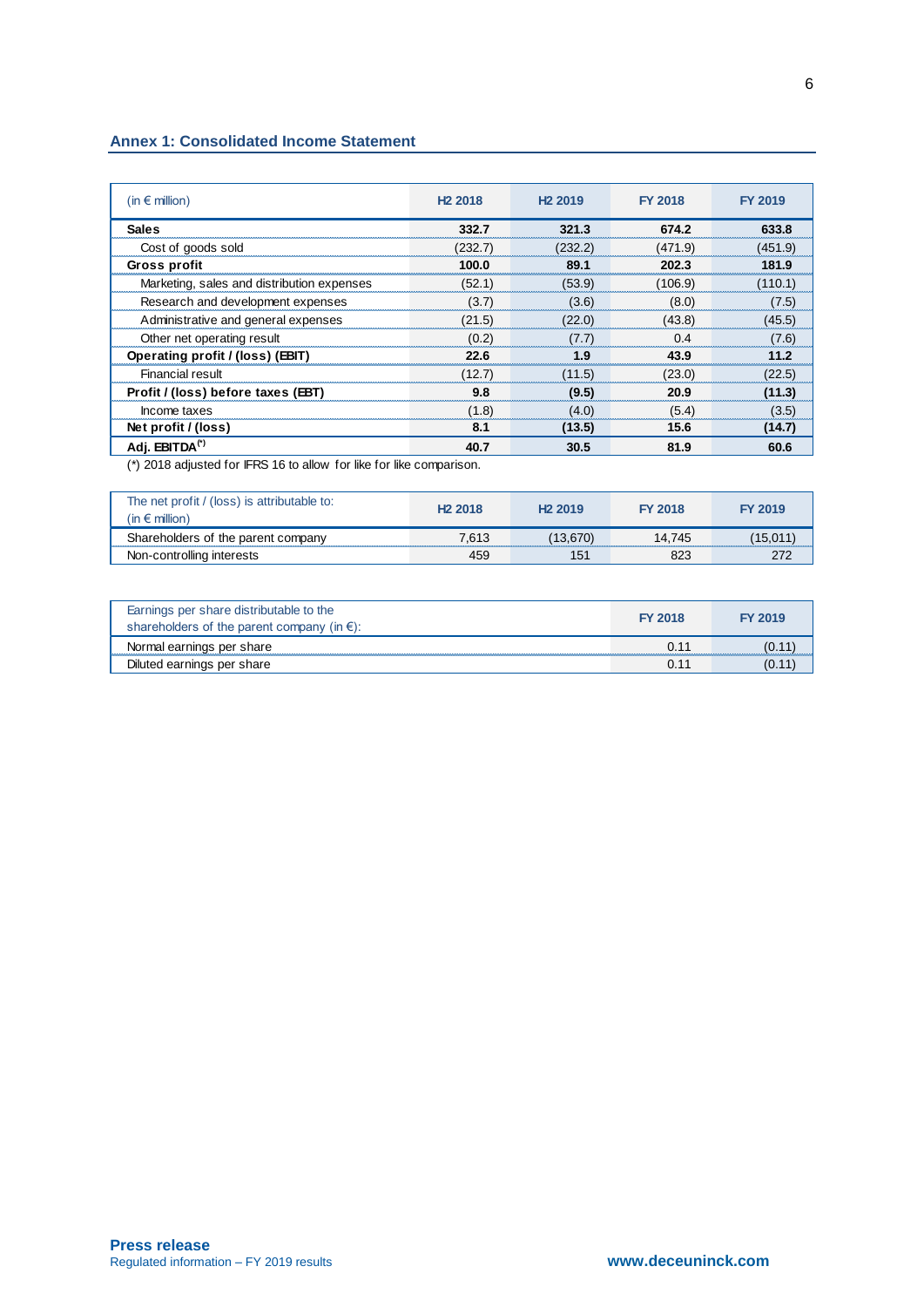# **Annex 2: Consolidated statement of financial position**

| (in $\epsilon$ million)                            | 31.12.2018 | 31.12.2019 |
|----------------------------------------------------|------------|------------|
| <b>Assets</b>                                      |            |            |
| Intangible fixed assets                            | 5.5        | 3.7        |
| Goodw ill                                          | 10.6       | 10.6       |
| Tangible fixed assets                              | 268.8      | 299.2      |
| <b>Financial fixed assets</b>                      | 0.1        | 0.0        |
| Investment in a joint venture                      | 4.3        | 2.9        |
| Deferred tax assets                                | 8.6        | 4.5        |
| Long-term receivables                              | 1.0        | 0.9        |
| Non-current assets                                 | 299.0      | 321.8      |
| <b>Inventories</b>                                 | 117.4      | 109.1      |
| Trade receivables                                  | 88.7       | 78.1       |
| Other receivables                                  | 10.9       | 12.0       |
| Cash and cash equivalents                          | 65.8       | 52.8       |
| Fixed assets held for sale                         | 3.0        | 1.6        |
| <b>Current assets</b>                              | 285.9      | 253.6      |
| <b>Total assets</b>                                | 584.9      | 575.4      |
| <b>Equity and liabilities</b>                      |            |            |
| <b>Issued capital</b>                              | 53.9       | 53.9       |
| Share premiums                                     | 88.2       | 88.3       |
| Consolidated reserves                              | 218.6      | 200.4      |
| Actuarial gains / losses                           | (4.3)      | (7.6)      |
| <b>Treasury shares</b>                             | (0.1)      | (0.1)      |
| Treasury shares held in subsidiaries               | (0.7)      | (0.5)      |
| Currency translation adjustments                   | (102.6)    | (103.8)    |
| Equity excluding non-controlling interest          | 253.0      | 230.7      |
| Non-controlling interest                           | 2.6        | 2.4        |
| Equity including non-controlling interest          | 255.6      | 233.1      |
| Interest-bearing loans including lease liabilities | 124.2      | 140.5      |
| Other long term liabilities                        | 2.6        | 0.1        |
| Long-term provisions                               | 24.5       | 27.3       |
| Deferred tax liabilities                           | 3.2        | 0.7        |
| <b>Non-current liabilities</b>                     | 154.4      | 168.6      |
| Interest-bearing loans including lease liabilities | 35.3       | 52.4       |
| Trade payables                                     | 113.9      | 92.7       |
| <b>Tax liabilities</b>                             | 5.2        | 3.7        |
| Employee related liabilities                       | 11.7       | 12.0       |
| Short-term provisions                              | 1.2        | 8.3        |
| Other liabilities                                  | 7.6        | 4.7        |
| <b>Current liabilities</b>                         | 174.9      | 173.7      |
| <b>Total equity and liabilities</b>                | 584.9      | 575.4      |
| Total net debt <sup>(*)</sup>                      | 125.8      | 140.2      |

(\*) 2018 adjusted for IFRS 16 (Leasing)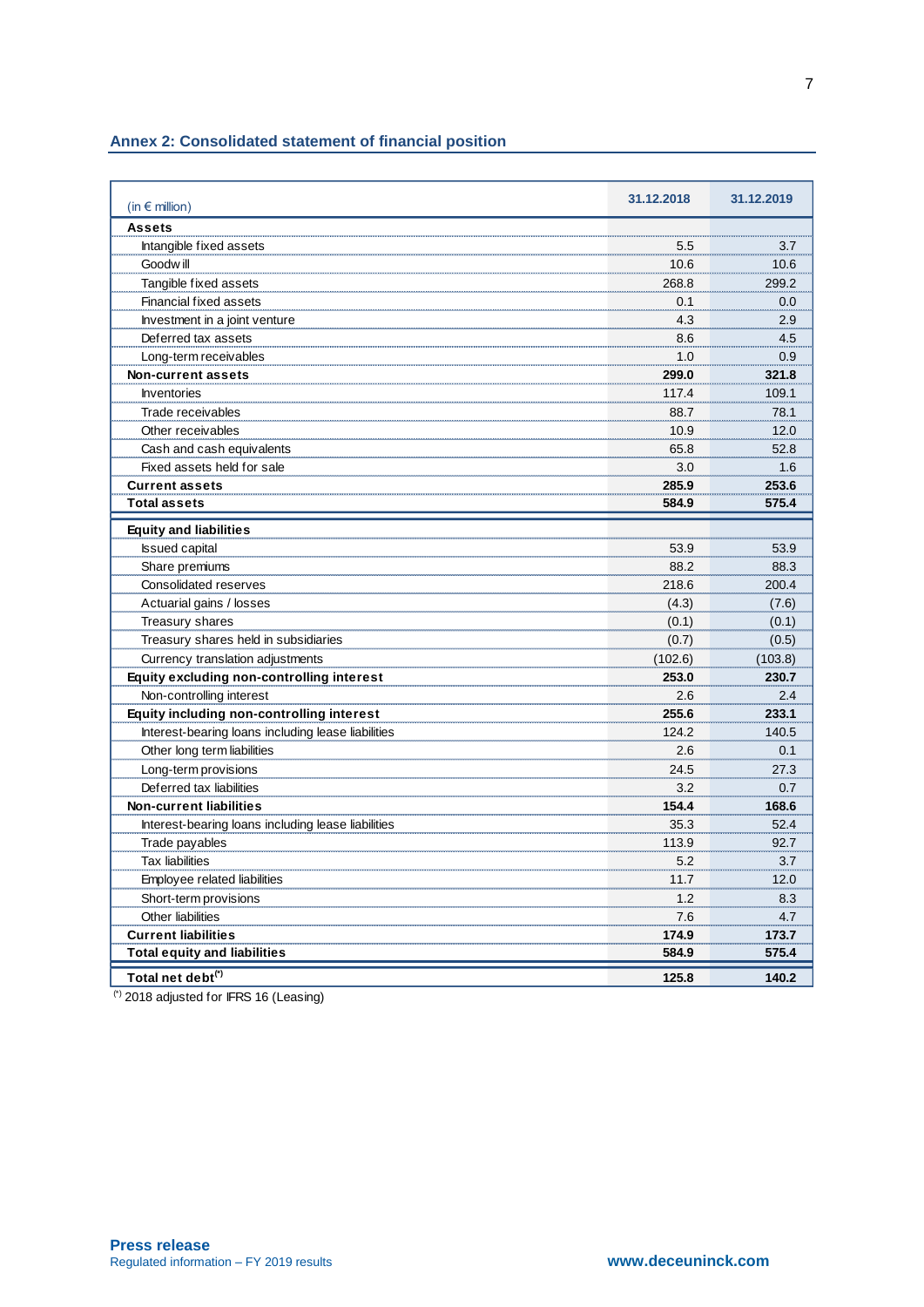| <b>Annex 3: Consolidated statement of Cash Flows</b> |  |  |  |
|------------------------------------------------------|--|--|--|
|------------------------------------------------------|--|--|--|

| For the 12 month period ended per 31 Dec<br>$(in \in m$ illion) | <b>FY 2018</b> | <b>FY 2019</b> |
|-----------------------------------------------------------------|----------------|----------------|
|                                                                 |                |                |
| Profit $(+)$ / loss $(-)$                                       | 15.6           | (14.7)         |
| Depreciations & Impairment                                      | 29.0           | 40.5           |
| Net financial charges                                           | 23.0           | 22.5           |
| Income taxes                                                    | 5.4            | 3.5            |
| Inventory w rite-off $(+ = \cos t / - = \text{inc})$            | 0.6            | (0.7)          |
| Trade AR w rite-off $(+ = \text{cost}/ - = \text{inc})$         | (1.7)          | (0.5)          |
| Long term provisions $(+ = \text{cost}/ - = \text{inc})$        | 0.2            | 6.4            |
| Gain / Loss on disposal of (in)tang. FA $(+ = cost / - = inc)$  | (0.1)          | (0.1)          |
| Fair value adjustments equity accounted investees               | 0.0            | 1.4            |
| <b>GROSS OPERATING CASH FLOW</b>                                | 72.2           | 58.1           |
| Decr / (incr) in inventories                                    | (10.1)         | 8.9            |
| Decr / (incr) in trade AR                                       | 2.2            | 10.7           |
| Incr / (decr) in trade AP                                       | 35.1           | (16.1)         |
| Decr / (incr) in other operating assets/liabilities             | (2.2)          | 0.2            |
| Income taxes paid $(-)$ / received $(+)$                        | (0.9)          | (2.7)          |
| Interest received $(+)$                                         | 2.4            | 4.5            |
| <b>CASH FLOW FROM OPERATING ACTIVITIES</b>                      | 98.7           | 63.5           |
| Purchases of (in)tangible FA (-)                                | (62.1)         | (35.5)         |
| Acquisitions of investment in joint venture                     | (2.0)          | (2.5)          |
| Proceeds from sale of $(in)$ tangible FA $(+)$                  | (0.0)          | 0.5            |
| <b>CASH FLOW FROM INVESTMENT ACTIVITIES</b>                     | (64.1)         | (37.4)         |
| Capital incr $(+)$ / decr $(-)$                                 | (0.2)          | 0.4            |
| Dividends paid (-) / received (+)                               | (4.2)          | (4.3)          |
| Interest paid (-)                                               | (9.6)          | (12.8)         |
| Net financial result, excl interest                             | (6.2)          | (21.9)         |
| New $(+)$ / repayments $(-)$ of long-term debts                 | 1.3            | (9.8)          |
| New (+) / repayments (-) of short-term debts                    | 8.1            | 13.3           |
| <b>CASH FLOW FROM FINANCING ACTIVITIES</b>                      | (10.8)         | (35.2)         |
|                                                                 |                |                |
| Net increase / (decrease) in cash and cash equivalents          | 23.8           | (9.0)          |
| Cash and cash equivalents as per beginning of period            | 42.0           | 65.8           |
| Net increase / (decrease) in cash and cash equivalents          | 23.8           | (9.0)          |
| Impact of exchange rate fluctuations and transfers              | (0.0)          | (4.0)          |
| Cash and cash equivalents as per end of period                  | 65.8           | 52.8           |